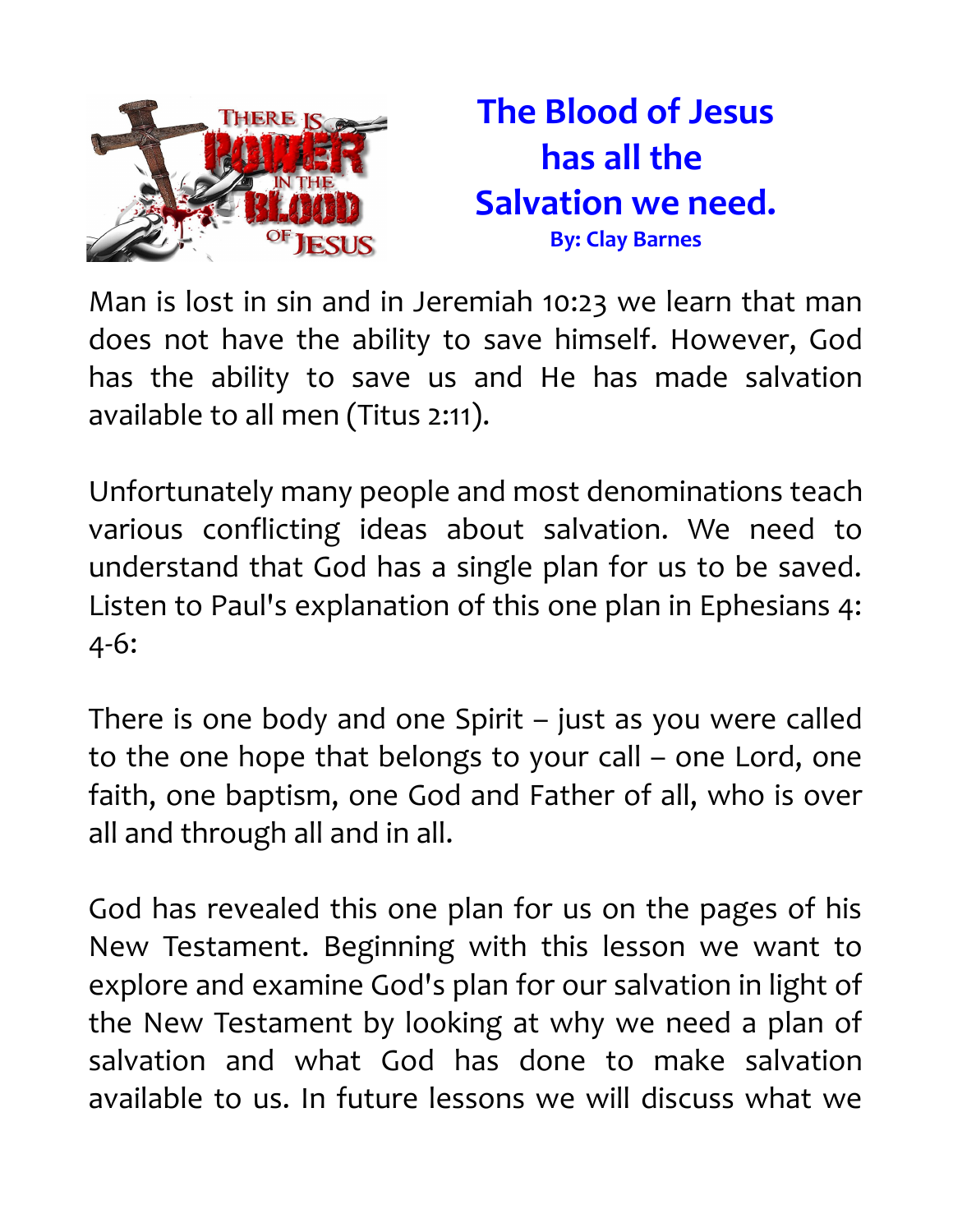must do in order to receive this salvation. Let's begin by looking at why we need a plan of salvation. We need a plan for our salvation...

Because Man Is A Sinner. The apostle Paul tells us that "all have sinned and fall short of the glory of God" (Romans 3: 23). But what does it mean to sin? John describes and defines sin for us in 1 John 3:4 when he says, "sin is lawlessness" or "sin is a violation of the law." This means we sin when we break the law of God; when we do something God tells us not to do, or when we don't do something God tells us to do. Putting this in the context of Romans 3:23, we learn that every person has broken the law of God, that is to say, every person has either done something God tells us not to do or failed to do something God tells us to do. Therefore, we need a plan for our salvation. But, to help us understand the severity and seriousness of our sins, we must understand we need a plan for our salvation...

Because Sin Leads To Death. The Bible is clear that the result and consequence of sin is death (Genesis 2:16,17; Romans 6:23; James 1:14,15). The Bible also tells us that death is a separation. Physical death is a separation of the body and the spirit (James 2:26). And spiritual death is a separation of the sinner from God (Isaiah 59:1,2). A sinner who does not receive salvation according to God's plan will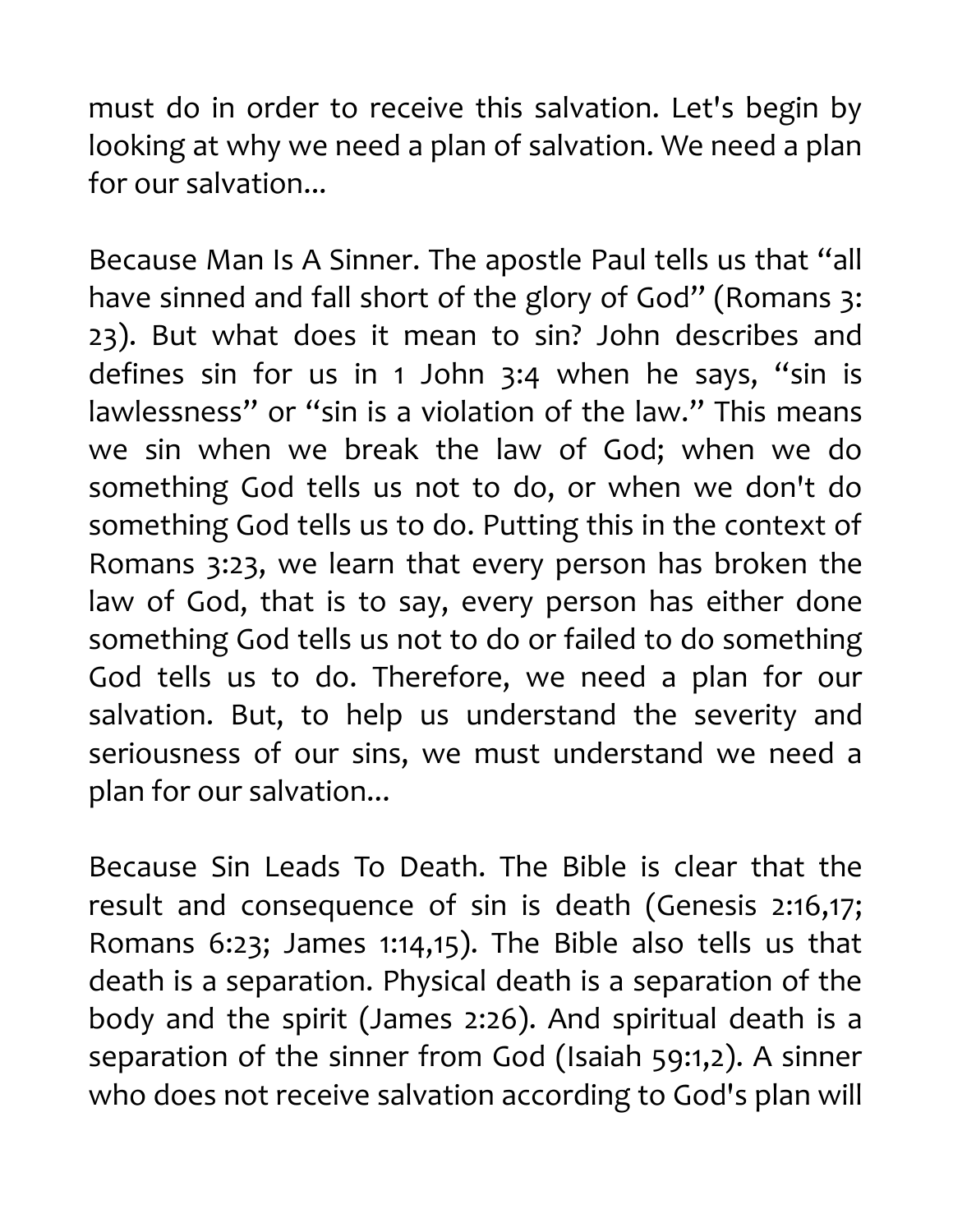be separated from God for all eternity (Matthew 7:23; 2 Thessalonians 1:9). Next, consider that we need a plan for our salvation...

Because Goodness Alone Cannot Save A Person. Being a good and moral person cannot save a person. In Acts 10 Luke introduces us to a man named Cornelius. And in verse 2 he tells us that Cornelius was "a devout man who feared God with all his household, gave alms generously to the people, and prayed continually to God." Without doubt this is the description of a good and moral man. But Cornelius was not yet saved. You see, the angel told Cornelius to "send to Joppa and bring Simon who is called Peter; he will declare to you a message by which you will be saved, you and all your household" (Acts 11:13, 14). If Cornelius would obey the message of Peter he could be saved (Acts 10:48). No, we cannot be saved just by living a good and moral life; we need God's plan for our salvation. And, lastly, consider that we need a plan for our salvation...

Because We Must Do What The Lord Commands. Only those who do the will of God will go the heaven (Matthew 7:21-23). Only those who are obedient to Jesus will be saved (Hebrews 5:9), while those who are not obedient will not be saved (2 Thessalonians 1:7-9).

We need a plan for our salvation. We cannot save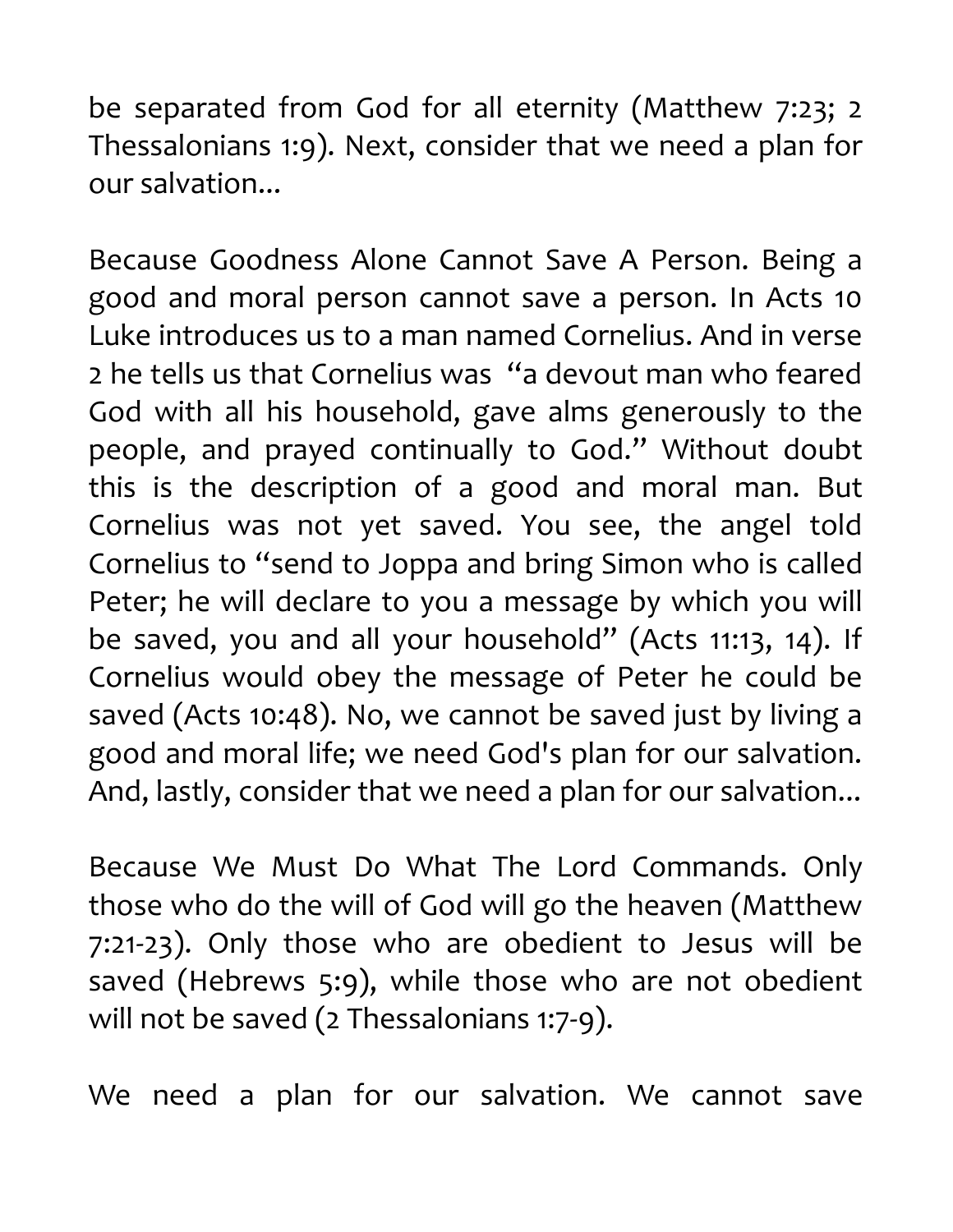ourselves. Only by knowing and obeying God's plan for salvation can we have the hope of an eternal home in heaven!

God's Great and Glorious Grace

God's made salvation available to all people (Titus 2:11). Let's consider how he has done that.

God Sent His Son. God sent Jesus to be the propitiation for our sins, "In this is love, not that we have loved God but that he loved us and sent his Son to be the propitiation for our sins" (1 John 4:10). God sent Jesus so that we would not perish, "For God so loved the world, that he gave his only Son, that whoever believes in him should not perish but have eternal life" (John 3:16). God sent Jesus so that we would have everlasting life, "In this the love of God was made manifest among us, that God sent his only Son into the world, so that we might live through him" (1 John 4:9; cf. John 3:16).

God Bestows His Grace. Justification before God comes by his Grace, "For there is no distinction: for all have sinned and fall short of the glory of God, and are justified by his grace as a gift, through the redemption that is in Christ Jesus, whom God put forward as a propitiation by his blood, to be received by faith" (Romans 3:22-25). Salvation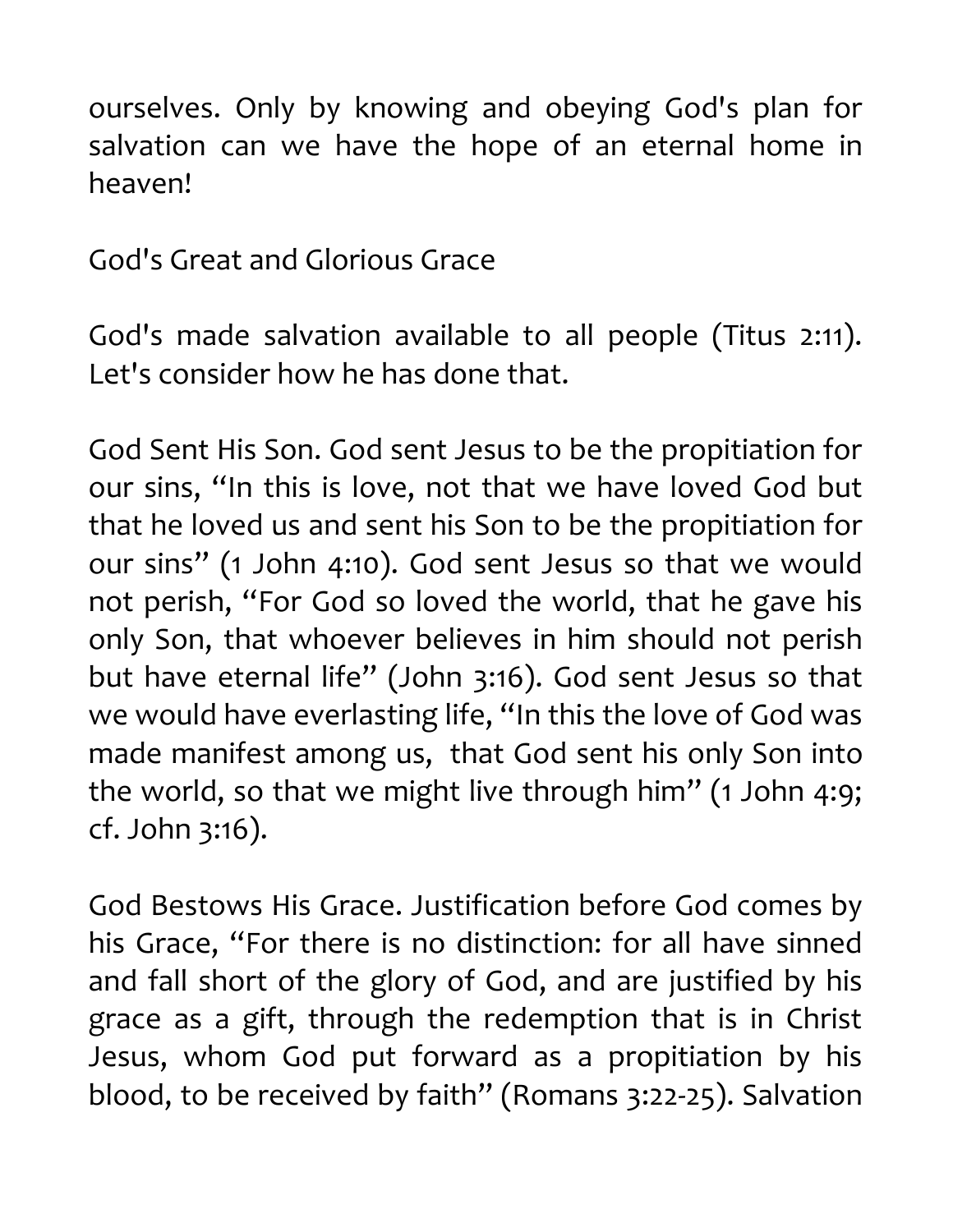comes by God's grace, "For by grace you have been saved through faith. And this is not your own doing; it is the gift of God, not a result of works, so that no one may boast" (Ephesians 2:8,9). Eternal life is the free gift of God, "For the wages of sin is death, but the free gift of god is eternal life in Christ Jesus our Lord" (Romans 6:23).

Jesus Shed His Blood. We have redemption through the blood of Jesus, "In him we have redemption through his blood, the forgiveness of our trespasses, according to the riches of his grace" (Ephesians 1:7).

Jesus' blood is no ordinary blood, "And if you call on him as Father who judges impartially according to each one's deeds, conduct yourselves with fear throughout the time of your exile, knowing that you were ransomed from the futile ways inherited from your forefathers, not with perishable things such as silver or gold, but with the precious blood of Christ, like that of a lamb without blemish or spot" (1 Peter 1:17-19). Christ's purpose in coming to earth was to bring salvation to the lost, "For the Son of Man came to seek and to save the lost" (Luke 19:10).

The Holy Spirit Revealed God's Will To Man. Salvation is found in the teaching of the good news, the gospel of Christ, "For I am not ashamed of the gospel, for it is the